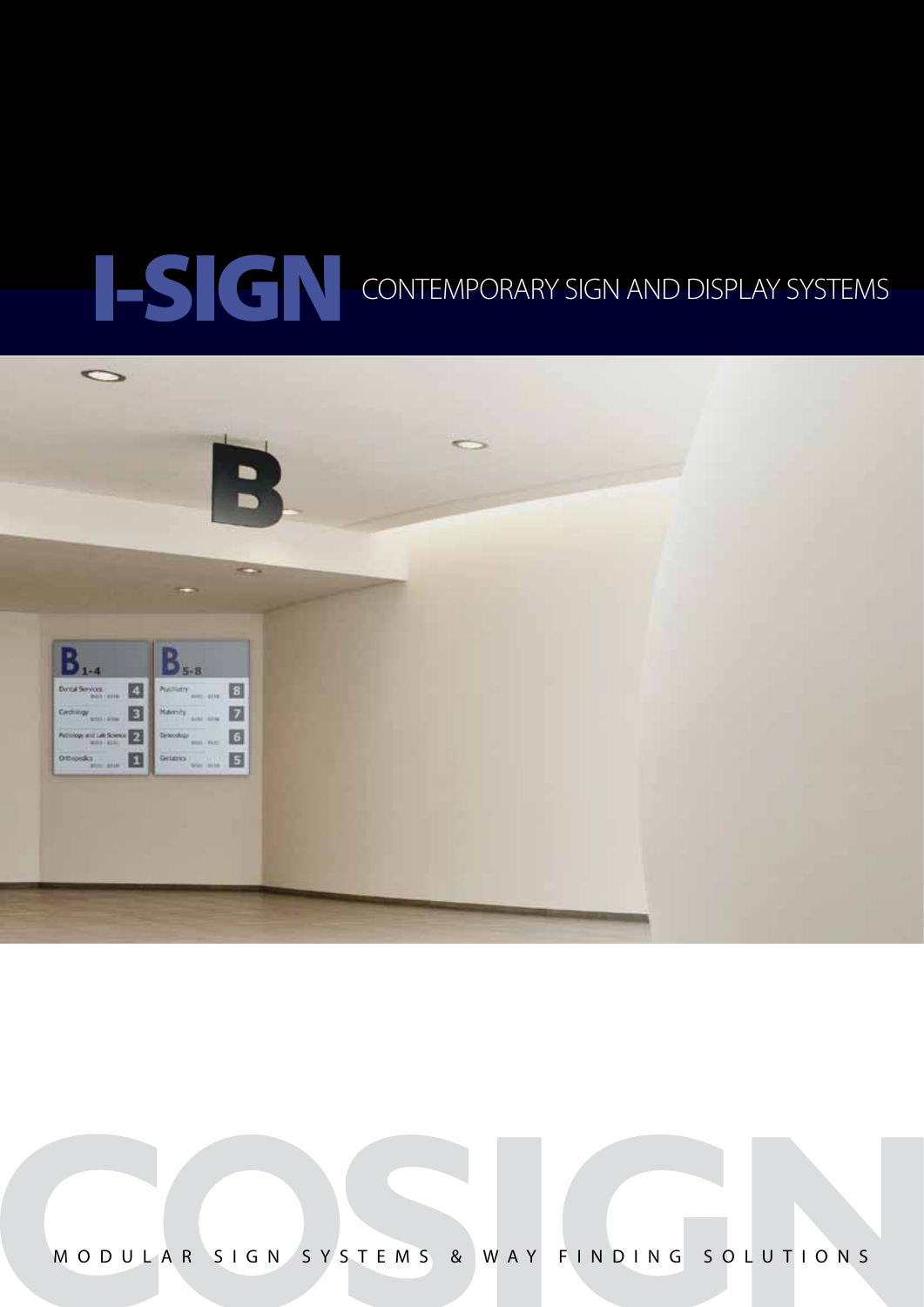# I-SIGN FLEX FIX DISPLAY

**indoor wayfinding doorplate wall sign directory evacuation plan pictogram table stand menu board counter top picture frame poster display**



## **Architectural**

### **Design**

I-Sign was developed to create the ultimate frame for architectural way finding solutions and interior decoration applications. I-Sign is a co-development between Cosign and the renowned Belgian designer Bart Bauwens - IDnA.

I-Sign combines simplicity, power and a certain ineffable grace of design. The 2,5mm visible edge gives the I-Sign a sophisticated modern look. Graphics and panels can be inserted and mounted without any visible fixtures.

## **Uniformity**

I-Sign enables you to create a uniform system throughout the building maintaining the same look and feel for your indoor way finding, doorplates and directories, evacuation plans and pictograms but also for your interior decoration.

## **Multifunctional**

I-Sign is available as a wall mounted, suspended or projected sign, both single and double sided, and with the I-Sign Display it is also possible to create illuminated signs, light boxes and interior totems.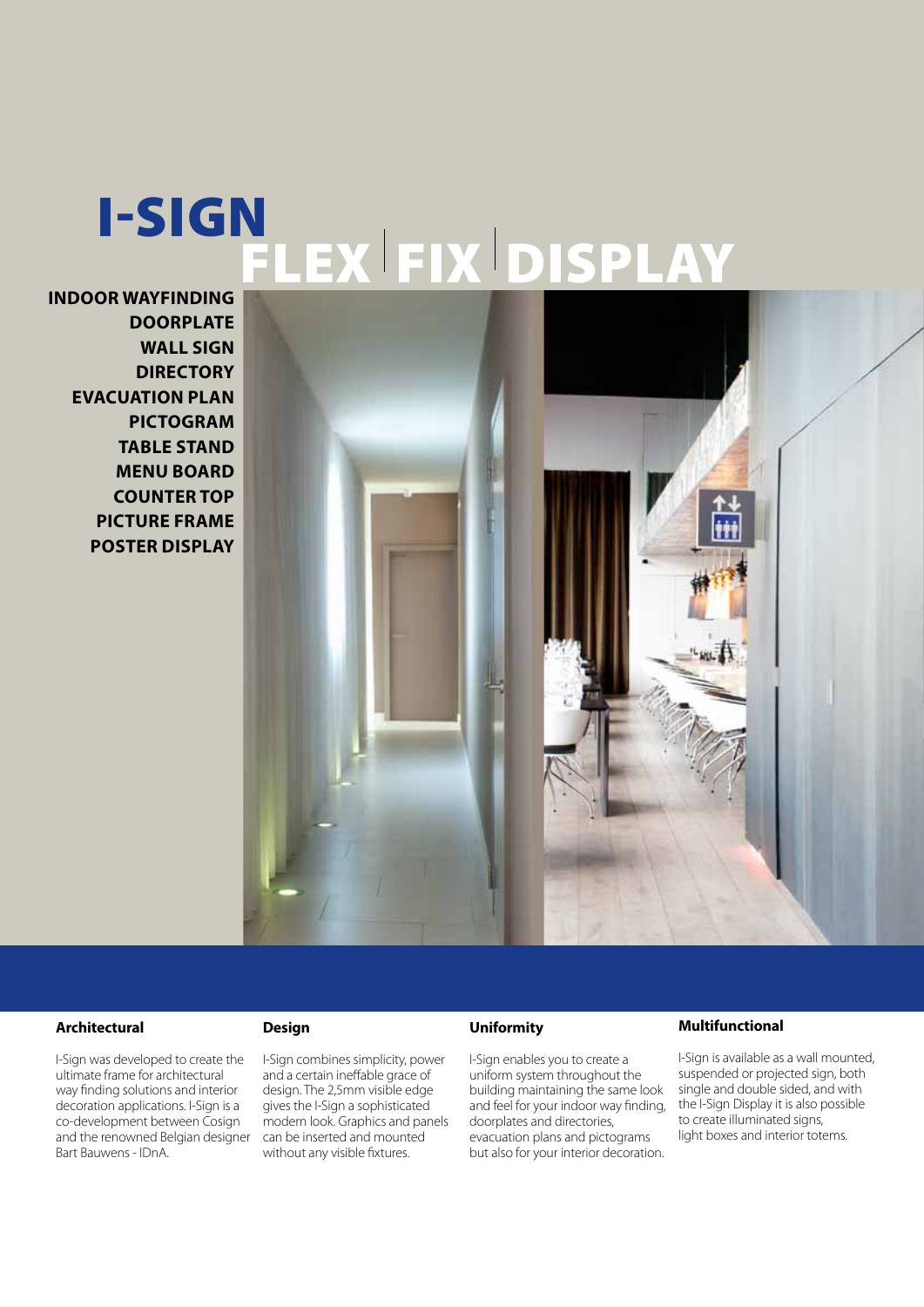







1

- The anti-reflective acrylic cover is flush with the top of the aluminum frame giving the I-Sign a sleek look.
- Inserts can be replaced easily after removing the acrylic cover with a vacuum cup and the help of an ingenious, patented spring mechanism. 2
- To wall mount an I-Sign double sided tape or adjustable wall mount buttons can be used. 3
- To prevent unauthorized changing of inserts and make the I-Sign vandal proof, the frame is equiped with a locking function. 4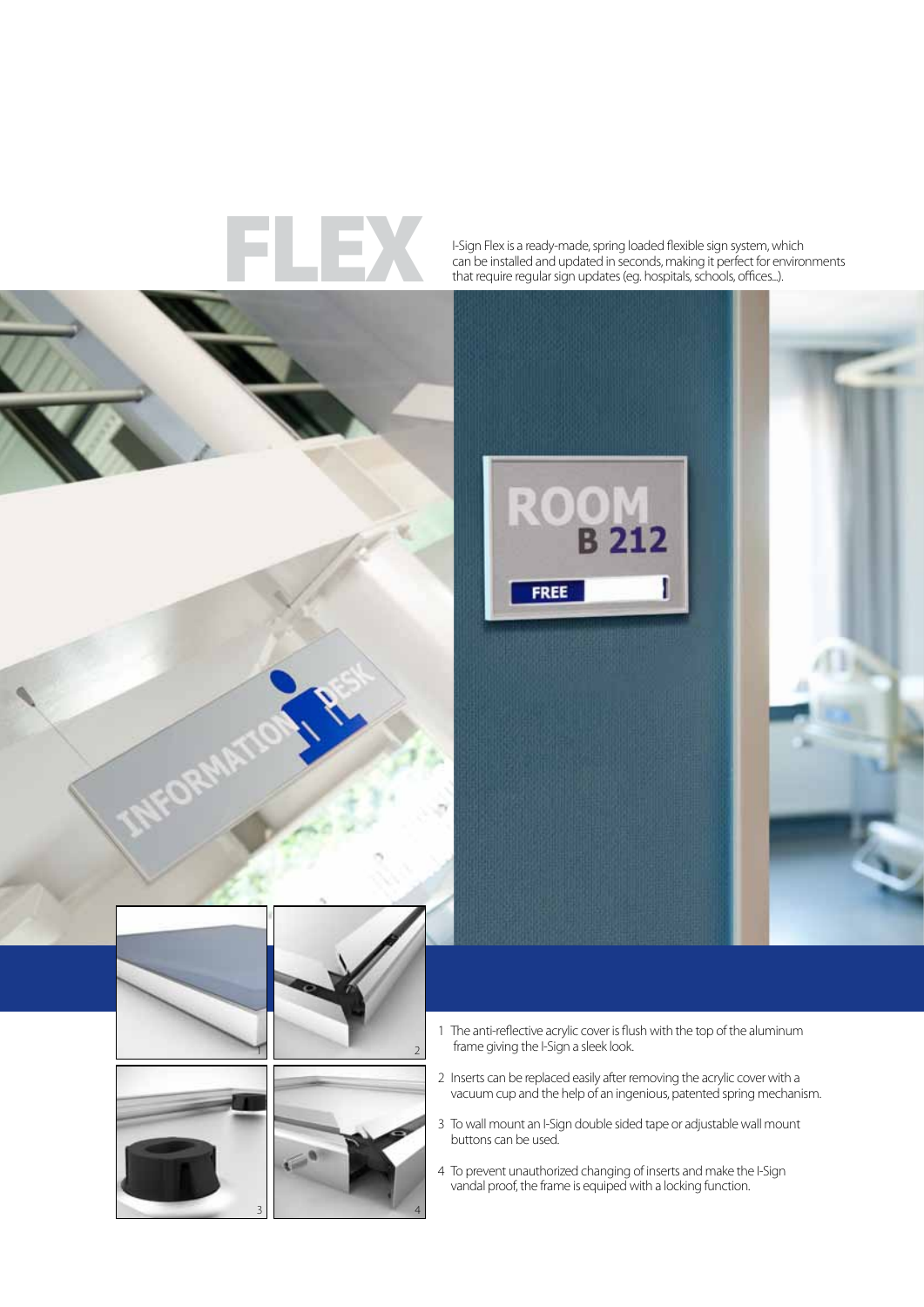FSign Fix offers the perfect solution for signs which don't require regular updates (eg. evacuation plans, safety signs and other pict and where a high degree of customization in materials used or g applied is needed. regular updates (eg. evacuation plans, safety signs and other pictograms) and where a high degree of customization in materials used or graphics applied is needed.





- Elegant frame without visible fixtures. 1
- panels in different materials with a 2-3mm thickness can be used: engraving 2 sheets, panels with braille or tactile letters, aluminium composite panels, metal, glass, acrylic, wood, ...
- An innovative clip with double sided tape is used to mount the panels inside the frame. The position of the clip can be altered allowing 2mm or 3mm panels to be inserted but still making sure the panels are flush with the top of the aluminium frame.
- 4 to wall mount an I-Sign Fix double sided tape or screws can be used.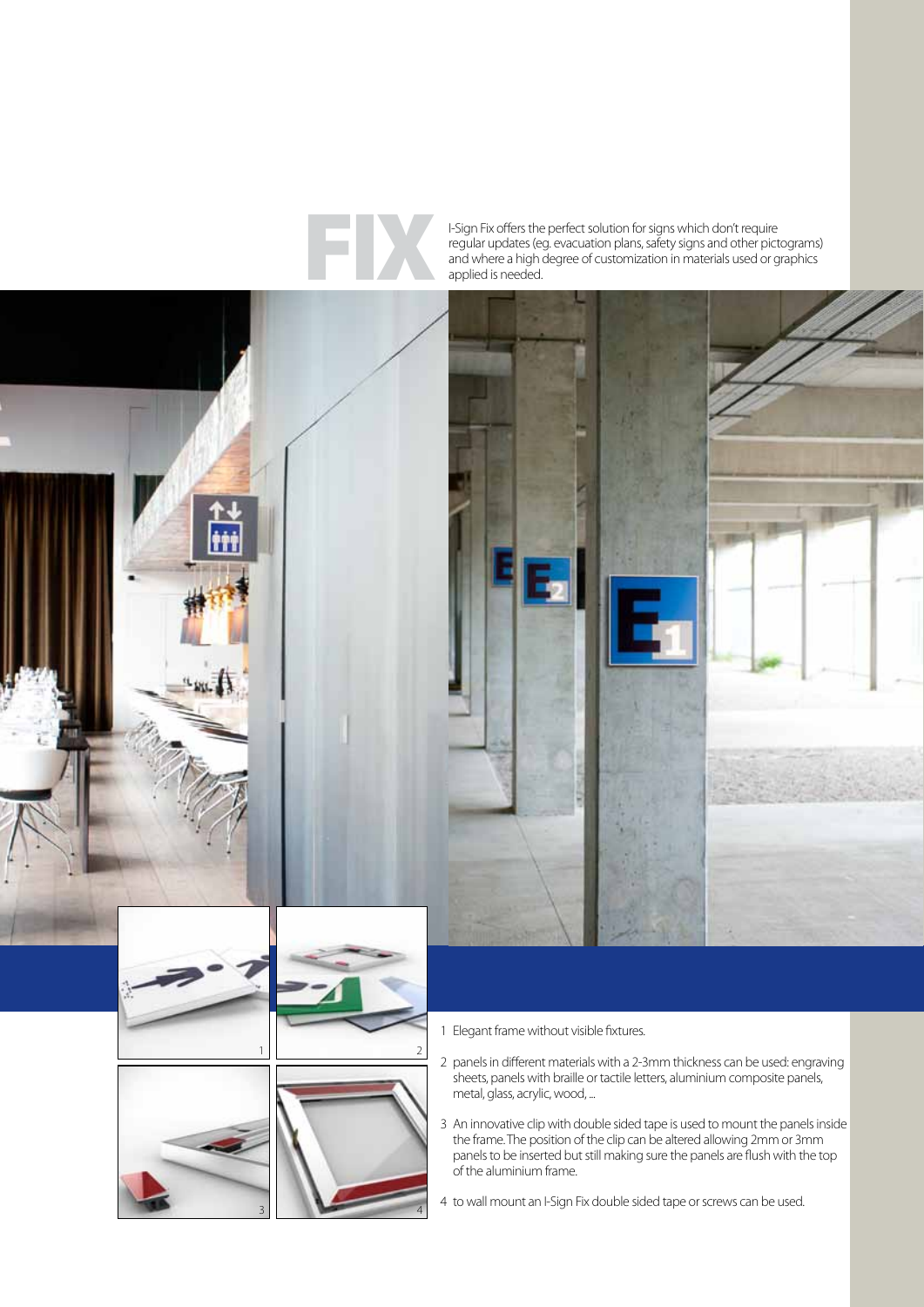

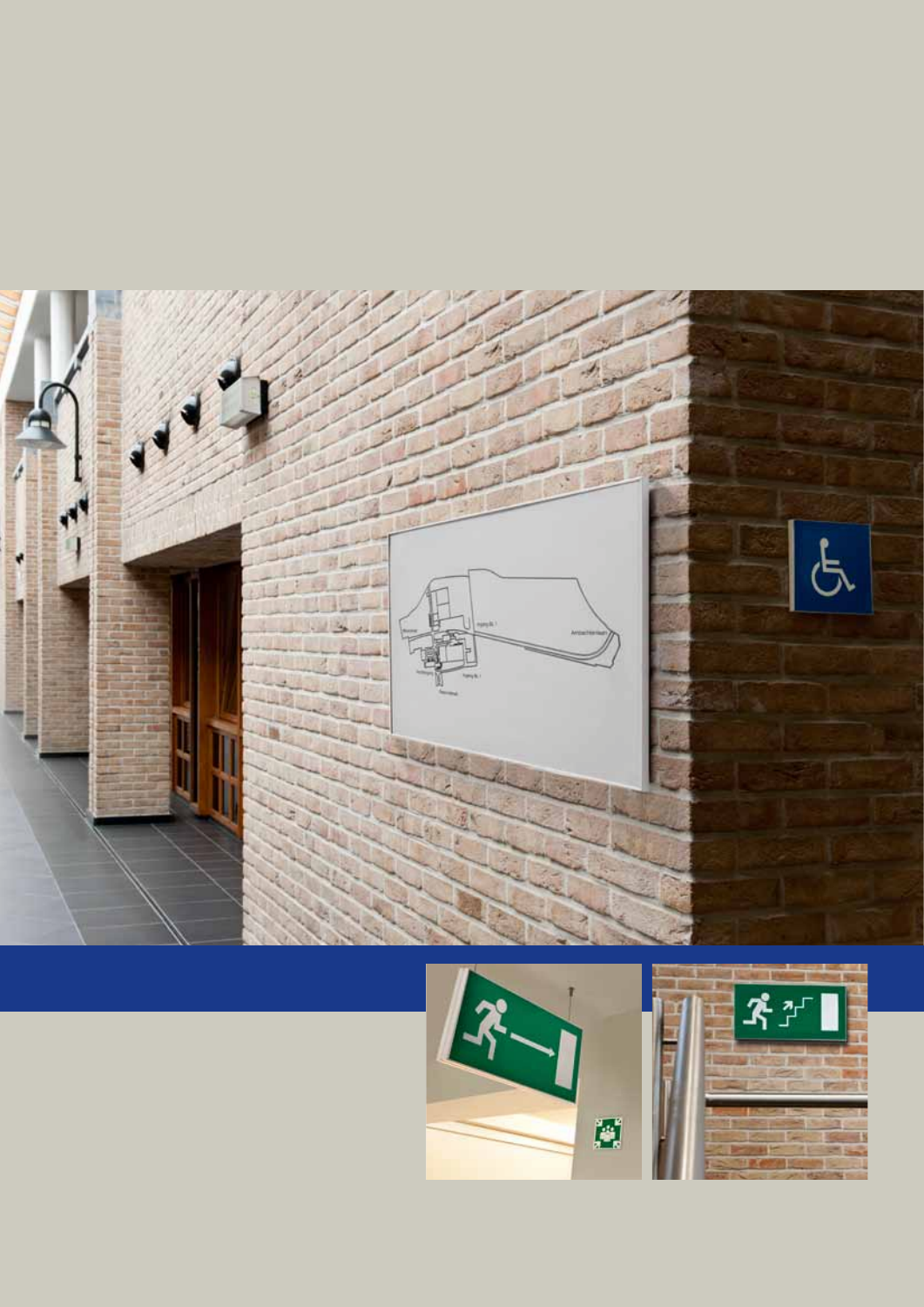# DISPLAY

1 2

3 4

I-Sign Display is the perfect solution for edge-to-edge frames or displays. Maintaining the same elegant I-Sign look this system is used for framing big sized panels, digital prints, artwork, making it extremely suitable for musea, galleries and interior decoration applications. In a double sided version the I-Sign Display profiles can be used to create the ultimate light box, suitable for airports, shopping centra, ...



- Elegant but sturdy frame for big sized applications without visible fixtures, 1 hiding the unfinished edges of the panels used.
- 2 Easy to mount with special corner connectors. Panels are installed using double sided tape, magnetic/steel tape or reclosable Dual Lock TM.
- Together with the new generation LED modules (eg. SloanLED's PosterBox 3 Slim) one can create narrow light boxes without having to use light guided plates, thus providing both an easy and economical solution.
- 4 it is possible to create stylish (non-)illuminated interior totems.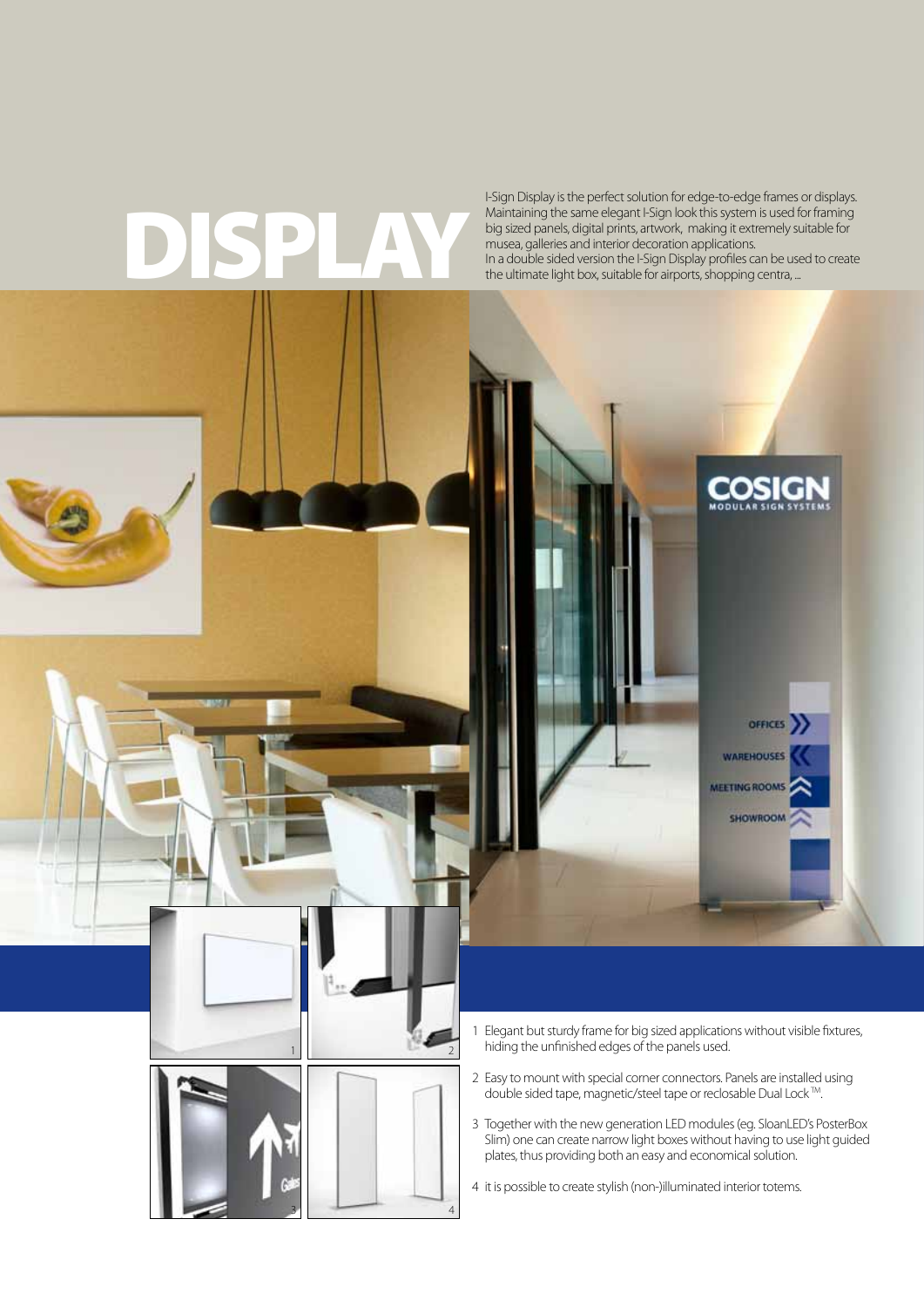





SINGLE SIDED DOUBLE SIDED